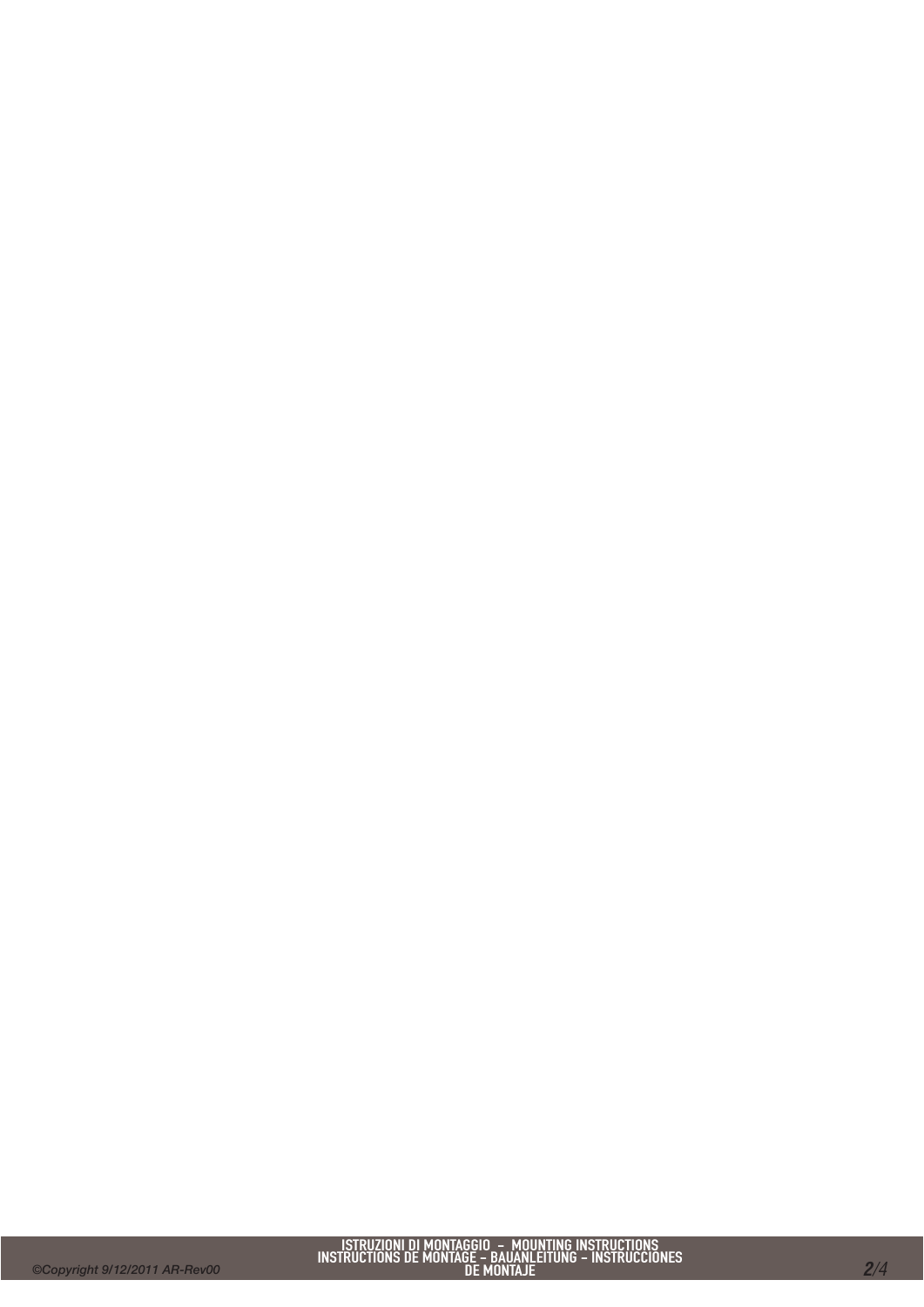#### PLX3101 - KLX3101

PORTAVALIGIE LATERALE SPECIFICO - SPECIFIC TUBULAR SIDE-CASE HOLDER - PORTE-VALISES LATÉRAUX SPÉCIFIQUE - SPEZIFISCHES STAHLROHR-SEITENTRAEGER

PORTA MALETAS LATERALES ESPECÍFICO

## SUZUKI DL650 V-STROM L2 (2011)